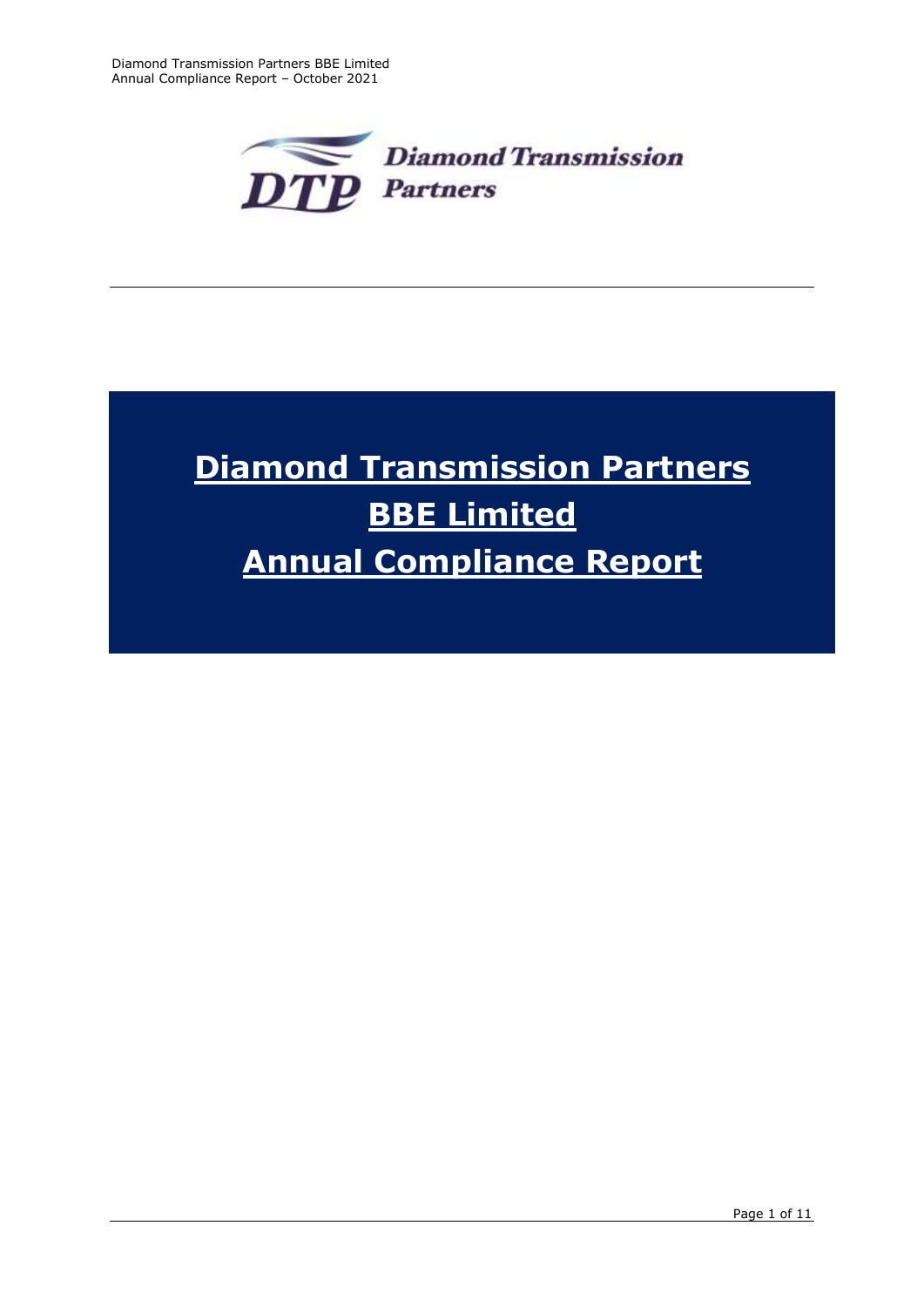# **Document History**

| <b>Issue</b> | <b>Date</b> | <b>Summary of Changes /</b><br><b>Reasons</b> | Author(s)     | <b>Approved</b><br><b>By</b><br>(Inc. Job<br>Title) |
|--------------|-------------|-----------------------------------------------|---------------|-----------------------------------------------------|
| 1            | 26/10/21    | New document                                  | T Gwatinyanya | <b>DTPBBE</b><br><b>Board</b>                       |
|              |             |                                               |               |                                                     |
|              |             |                                               |               |                                                     |

## **TABLE OF CONTENTS**

| 2 <sup>1</sup> |                                                                 |  |
|----------------|-----------------------------------------------------------------|--|
| 3              |                                                                 |  |
| 4              | AMENDED STANDARD CONDITION E12-C1 (CONDUCT OF THE               |  |
|                | 5 AMENDED STANDARD CONDITION E12 - C2 (SEPARATION AND           |  |
|                | 6 AMENDED STANDARD CONDITION E12-C3 (RESTRICTION ON USE OF      |  |
|                | 7 STANDARD CONDITION E6 - PROHIBITION OF CROSS-SUBSIDIES7       |  |
|                | 8 STANDARD CONDITION E7 - RESTRICTION ON ACTIVITY AND RING      |  |
|                | 9 AMENDED STANDARD CONDITION E12-C4 - APPOINTMENT OF COMPLIANCE |  |
|                |                                                                 |  |
|                |                                                                 |  |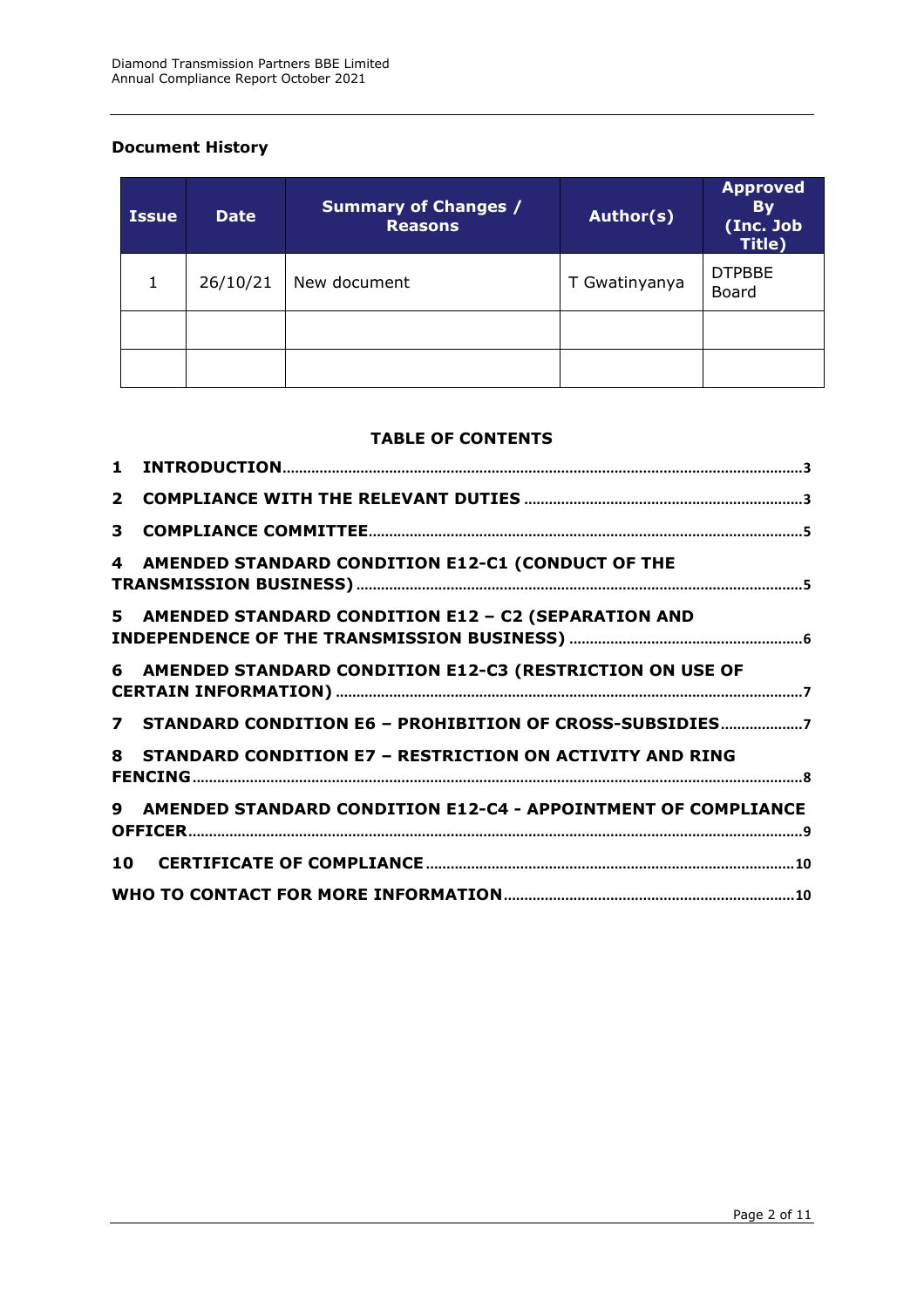# <span id="page-2-0"></span>**1 INTRODUCTION**

- 1.1 The Annual Compliance Report is prepared pursuant to Amended Standard Condition E12 – C4 (Appointment of compliance officer) of the Offshore Electricity Transmission Licence (the "**Licence**") as granted to Diamond Transmission BBE Limited (the "**Licensee**") (registered in England with number 10122057) whose registered office is Mid City Place, 71 High Holborn, London, WC1V 6BA under section 6(1)(b) of the Electricity Act 1989.
- 1.2 The Licence was issued to the Licensee on 25 April 2018 and came into force on 26 April 2018, addresses:
	- a) compliance with the relevant duties (as defined below) during the period of this annual report being the period 30 October 2020 through to 26 October 2021 inclusive; and
	- b) implementation of the practices, procedures and systems adopted in accordance with the "Separation and Independence of the Transmission Business Compliance Statement" or "the Statement" which was published by the Licensee on 16 April 2019 and the updated v7 approved by Ofgem on 23 April 2021.
- 1.3 The relevant duties of the Licensee require compliance with the following conditions of Licence granted to the Licensee on 25 April 2018:
	- standard condition E6 (Prohibition of Cross-subsidies);
	- standard condition E7 (Restriction on Activity and Financial Ring Fencing);
	- amended standard condition E12 C1 (Conduct of the Transmission Business);
	- amended standard condition E12 C2 (Separation and Independence of the Transmission Business);
	- amended standard condition E12 C3 (Restriction on use of certain information); and
	- amended standard condition E12 C4 (Appointment of compliance officer).
- 1.4 For the avoidance of doubt this compliance report relates solely to the Licensee's compliance with its relevant duties and business separation practices and references to any other compliance report included herein are provided for information purposes only.

# <span id="page-2-1"></span>**2 COMPLIANCE WITH THE RELEVANT DUTIES**

2.1 Under the terms of the Licence, the Licensee is required to publish a compliance statement (the "**Statement**") that details how the Licensee intends to comply with its obligations under amended standard condition E12 – C2 of the Licence. The Statement was approved by the Licensee's Board and by the Authority on 23 April 2021. The Statement has been published on the Diamond Transmission website and is available via the following link:

Burbo Bank Extension OFTO - Our Projects - [Diamond Transmission Partners](https://www.diamondtransmissionpartners.com/our-projects/burbo-bank-extension-ofto)

- 2.2 For the period 30 October 2020 through to 26 October 2021 inclusive, the Licensee held an offshore electricity transmission licence to operate an independent offshore electricity transmission system.
- 2.3 The Licensee is jointly owned by a consortium of independent investors being Mitsubishi Corporation ("**MC**"), through its wholly owned subsidiaries Diamond Transmission Corporation Limited ("**DTC**") and Diamond Transmission UK Limited ("**DTUK**") owns 50% of the shares and Sun Life Financial Inc. ("**SLF**") and InfraRed Capital Partners (Management) LLP ("**IRCPMLLP**") owns 50% of the shares, via SLF's wholly owned subsidiary InfraRed (UK) Holdco 2020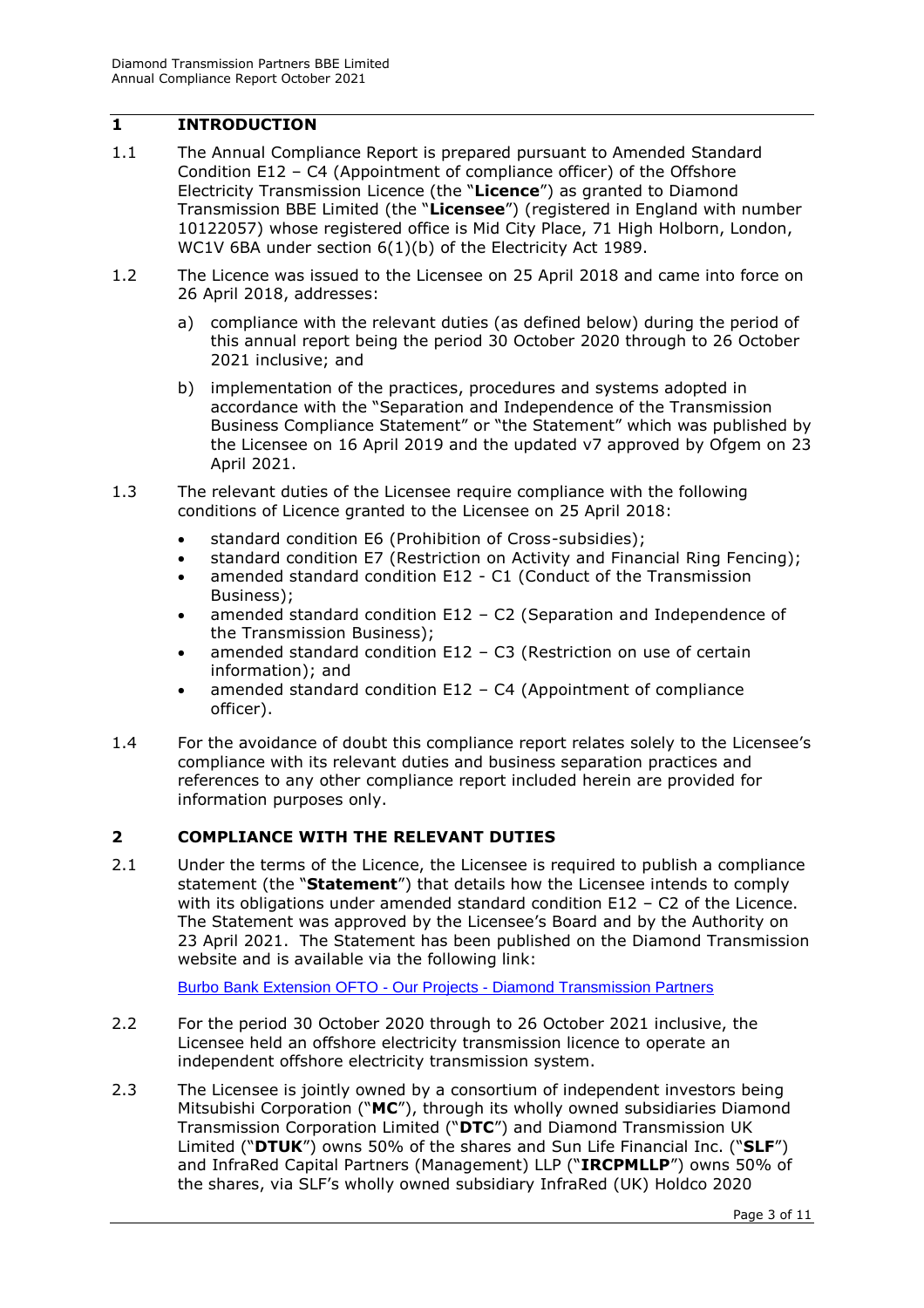Limited ("**IR(UK)H**") owning 80% and IRCPMLLP owning 20% of InfraRed Partners LLP ("**IRPLLP**"), which wholly owns InfraRed Capital Partners (Holdings) Limited ("**IRCPHL**"), which wholly owns InfraRed Capital Partners Limited ("**IRCPL**"), which wholly owns Infrastructure Investments General Partner Limited ("**IIGPL**"), which has the 100% legal ownership of Infrastructure Investments Trafalgar Limited ("**IITL**"), which wholly owns Infrastructure Investments OFTO1 Limited ("**IIO1L**"); HICL Infrastructure Plc ("**HICL**"), via its wholly owned subsidiary HICL Infra.2 SARL owns the beneficial interest in 50% of the shares via the 100% beneficial ownership of IITL.

- 2.4 MC wholly owns Diamond Generation Europe Limited ("**DGE**"). DGE has a 33.4% stake in the Moray Firth Offshore Wind Farm ("**MFOW**") which holds an electricity generation licence. MC also owns a 20% stake in the energy supply company OVO Energy ("**OVO**"). Finally, MC owns 80% of the shares in Eneco Groep N.V. ("**Eneco**"). IRCPL is the Fund Manager for 'The Renewables Infrastructure Group' ("**TRIG**"), the London Stock Exchange listed renewables infrastructure fund. TRIG owns in excess of 50 wind and solar p.v. projects of which several have a generation licence. **I**n addition, IRCPL is the Fund Manager for InfraRed Fund V – 5, where several projects have a generation licence. The Licensee operates independently from DGE, Eneco, MFOW, OVO, TRIG and InfraRed Fund V - 5. Sun Life Financial Inc. does not control any entities that undertake a System Operator role, generates or supplies electricity.
- 2.5 DTUK owns 50% of the Blue Transmission Investments ("**BTI**"). BTI has 100% indirect equity interests in Blue Transmission Walney 1 Limited, Blue Transmission Walney 2 Limited, Blue Transmission Sheringham Shoal Limited and Blue Transmission London Array limited which each hold an offshore electricity transmission licence to operate an offshore electricity transmission system, together "the **Blue Transmission OFTOs**". In addition, DTUK and IIO1L each own 51% and 49% respectively of Diamond Transmission Partners RB Limited ("**DTPRB**"), Diamond Transmission Partners Galloper Limited ("**DTPG**"), Diamond Transmission Partners Walney Extension Limited ("**DTPWE**"), and DTUK owns 20% of Diamond Transmission Hornsea One Limited (**"DTPH"**) which each hold an offshore electricity transmission licence to operate an offshore electricity transmission system, together ("the **DTP OFTOs**"). All relevant DTUK staff as shareholders and directors of Blue Transmission OFTOs are aware of the relevant BTI and DTP OFTOs company Separation and Independence of the Transmission Business Compliance Statement. The Licensee operates independently from the Blue Transmission OFTOs and DTP OFTOs.
- 2.6 The Licensee has taken appropriate steps to ensure business separation was effective during the period of this annual report and the relevant issues understood by the directors of the Licensee together with the employees, directors and consultants of DTUK (provider of management services to the Licensee).
- 2.7 For the period of this report the Licensee has been in compliance with its relevant duties.
- 2.8 An annual compliance plan was produced by the compliance officer for the purpose of ensuring compliance with the relevant duties of the Licensee. The annual compliance plan detailed the actions to be undertaken by the compliance officer in relation to the relevant duties of the Licensee and included a consideration of:
	- a) advice and information to be provided by the compliance officer;
	- b) information sharing processes;
	- c) the Licensee's Licence monitoring processes;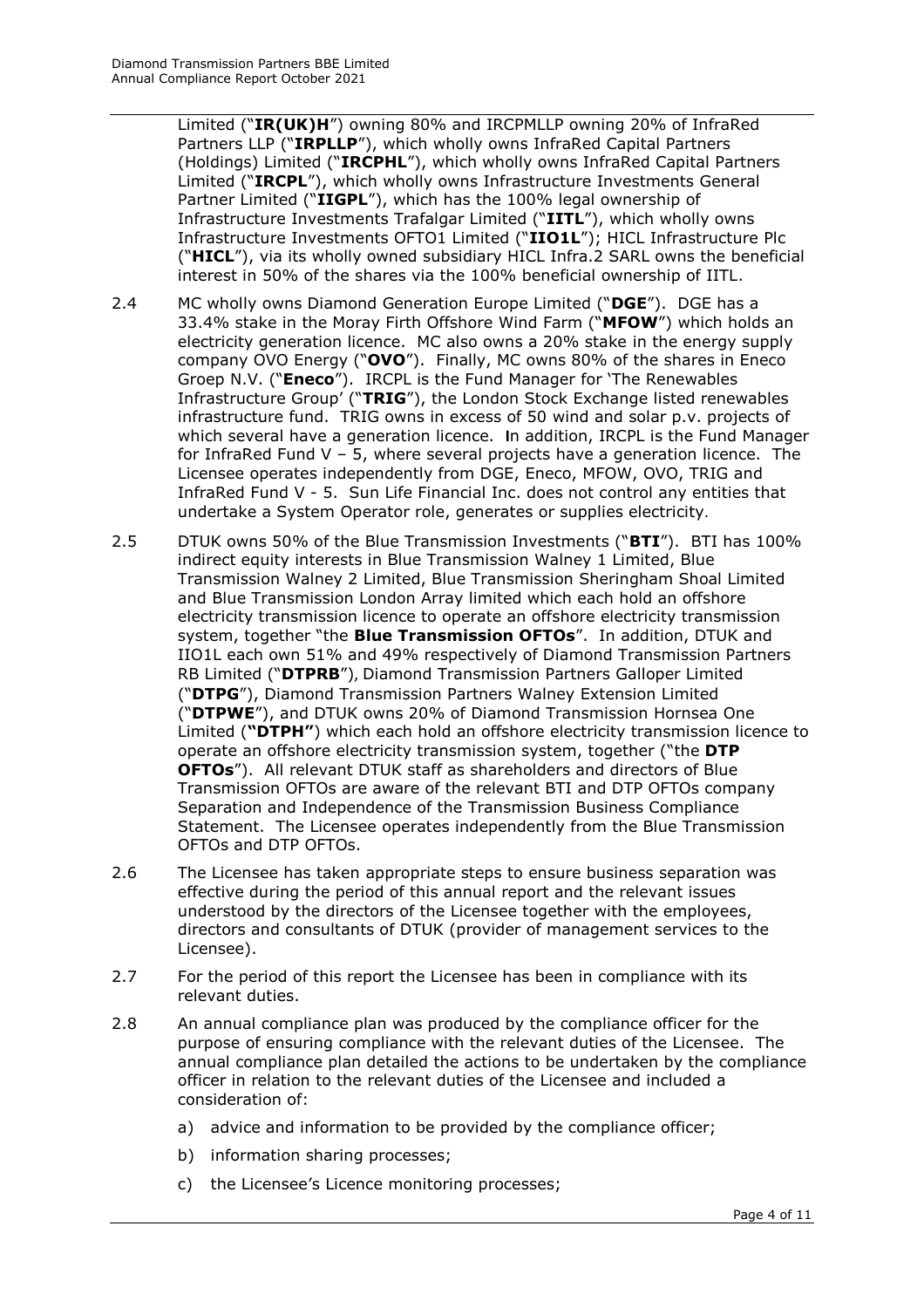- d) the agendas, papers and minutes of the Licensee's Board and committee meetings, reporting; and
- e) complaint handling.

Further details of the monitoring, responsibilities and reporting obligations in so far as they relate to the relevant duties of the Licensee and how the Board, Compliance Committee and compliance officer discharge those duties can be seen from section 10 to 12 of the Licensee's Statement – a hyperlink to this statement is provided above.

## <span id="page-4-0"></span>**3 COMPLIANCE COMMITTEE**

- 3.1 The Compliance Committee is a permanent internal body having an informative and consultative role, without executive functions, with powers of information, assessment and presentation to the Licensee's Board. The Compliance Committee is a committee of the Licensee's Board and reports to the Licensee's Board in relation to matters of compliance with the Licence and has been formed to assist the Licensee's Board in the effective discharge of its responsibilities as to compliance with the obligations placed on the Licensee as a result of being granted the Licence.
- 3.2 Dr Graeme Hutchison the Licensee's compliance officer. Dr Hutchison is not engaged in the management or operation of the licensed transmission business system, or the activities of any associated business.
- 3.3 Members of the Compliance Committee during the period of this report and who were members for the whole period and through to the date of this report unless otherwise noted were as follows:

| <b>Name</b>          | <b>Appointed</b> | <b>Resigned</b> |
|----------------------|------------------|-----------------|
| <b>Gary Thornton</b> | 08 May 2018      |                 |
| David Foot           | 08 May 2018      |                 |
| Jo Beswetherick      | 5 November 2020  |                 |
| Matthew Pitts        | 5 November 2020  |                 |

- 3.4 No issues in relation to the relevant duties of the Licensee have arisen during the period and no complaints have been received by the compliance officer.
- 3.5 The Licensee does not have an internal audit department and therefore no routine audits of compliance with the relevant duties have been undertaken; however, the Compliance Committee, the Licensee's Board and the compliance officer have considered the various compliance reports and other evidence in respect of the relevant duties of the Licensee and have concluded that no such audit is necessary as no issues have arisen.
- 3.6 Detailed references to the work of the compliance officer are given in Section 9.

## <span id="page-4-1"></span>**4 AMENDED STANDARD CONDITION E12-C1 (CONDUCT OF THE TRANSMISSION BUSINESS)**

- 4.1 The Licensee has complied at all times during the period of this report with the requirements of amended standard condition E12 – C1.
- 4.2 The Licensee has conducted the business of its Transmission Business consistent with the Statement in general and in particular the code of conduct ("the **code**") included at Appendix 1 to the Statement. A hyperlink to the Statement is given above. All employees of the Licensee (although in fact the Licensee had no employees during the period of this report), the Licensee's directors together with all employees, directors and consultants of any of the Licensee's affiliates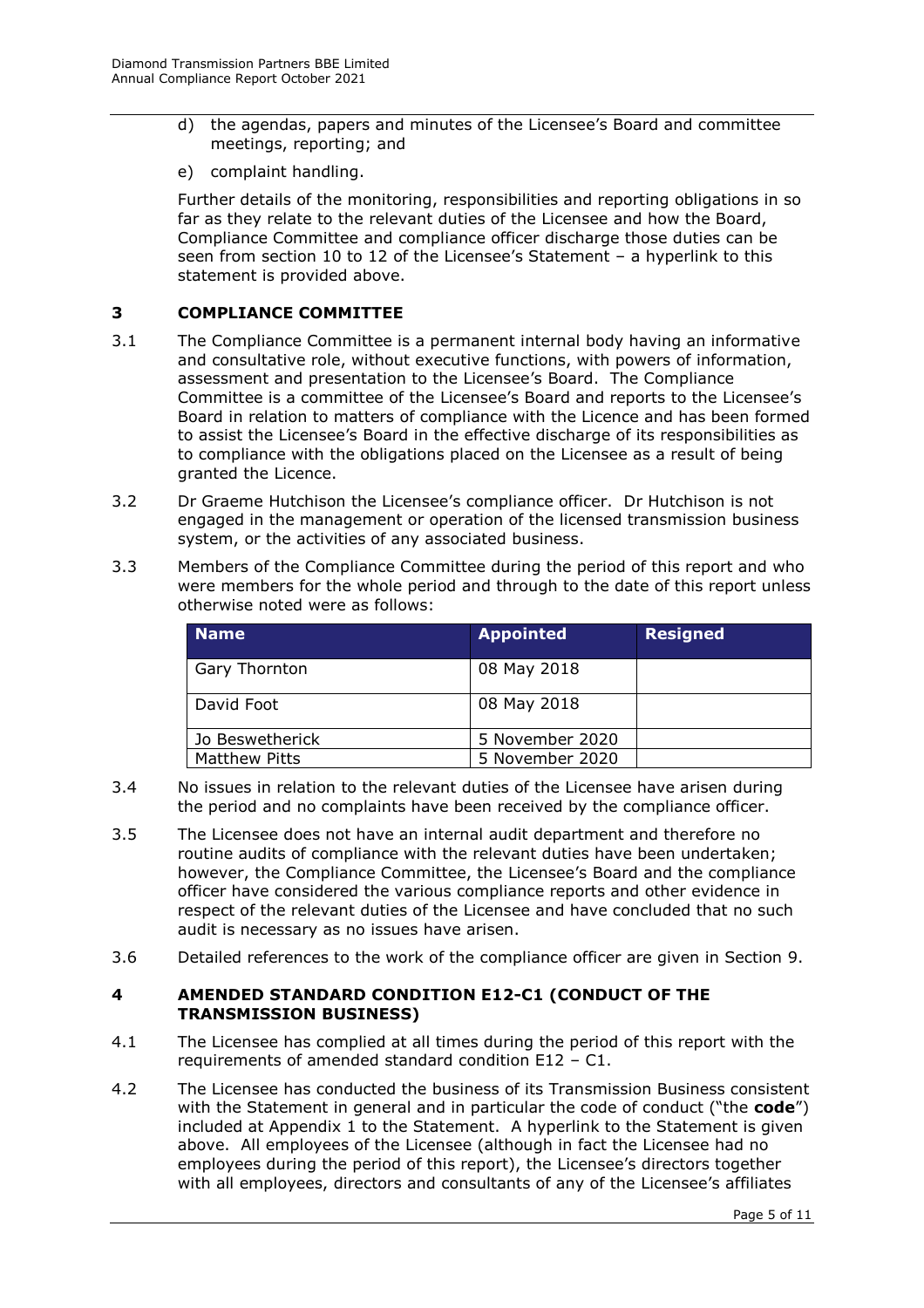including DTUK that are engaged in providing management services to the Licensee are obliged to abide by the code and the Licensee and compliance officer has monitored compliance with the code.

- 4.3 In respect of the Licensee's conduct of its transmission business, through the application of the procedures and processes referenced in its Statement: the Compliance Committee; the Licensee's Board; and the compliance officer all concur that no unfair commercial advantage has been conferred on or by the Licensee, it affiliates or related undertakings, any user of the national electricity transmission system or any other transmission licensee.
- 4.4 In particular the Compliance Committee; the Licensee's Board and compliance officer have all noted or concluded, as appropriate, during the period of this report the following:
	- a) that all employees and consultants of DTUK (its affiliates and related undertakings to the extent those employees and consultants provide management services directly or indirectly to the Licensee) had confirmed their acceptance of the code that informs those individuals of their obligations under the Licence (as amended by any consents granted by the Authority);
	- b) that in respect of the individuals referenced in a) above that they had confirmed adherence to the code;
	- c) that the compliance officer had interviewed some of the individuals referenced in a) above to ensure that they understand the importance of the code and for them to confirm adherence and he has satisfied himself that they have done so;
	- d) that the operating model as described in the Section 4 of the Statement has resulted in the Licensee primarily contracting with independent third parties with limited contractual arrangements being entered into with any affiliate, related undertakings and/or related parties of the Licensee. Consequently, the risk of the Licensee (including its affiliates and related undertakings), any user of the national electricity system or any other transmission licensee obtaining an unfair commercial advantage is considered very unlikely;
	- e) the Licensee has a procurement policy in place that requires certain authorisations to be obtained at different levels of procurement that is designed to prevent unauthorised, non-compliant behaviour.
- 4.5 Consequently, the Licensee's Board have concluded that the Licensee has been in compliance at all times with paragraph 1 of amended standard condition E12 - C1 (Conduct of the Transmission Business) over the period of this report.
- 4.6 The Compliance Committee, the Licensee's Board and compliance officer also note that the Licensee has secured and procured separate premises, equipment, systems for recording and storing data, facilities, staff, and property that these are held separately from:
	- a) those owned by the transmission licensee that, being a holder of a co-ordination licence, is responsible for co-ordinating and directing the flow of electricity onto or over the national electricity transmission system; and
	- b) Associated business of the licensee that is authorised to generate or supply electricity being DGE,MFOW, Eneco, OVO, TRIG and InfraRed Fund V - 5.

# <span id="page-5-0"></span>**5 AMENDED STANDARD CONDITION E12 – C2 (SEPARATION AND INDEPENDENCE OF THE TRANSMISSION BUSINESS)**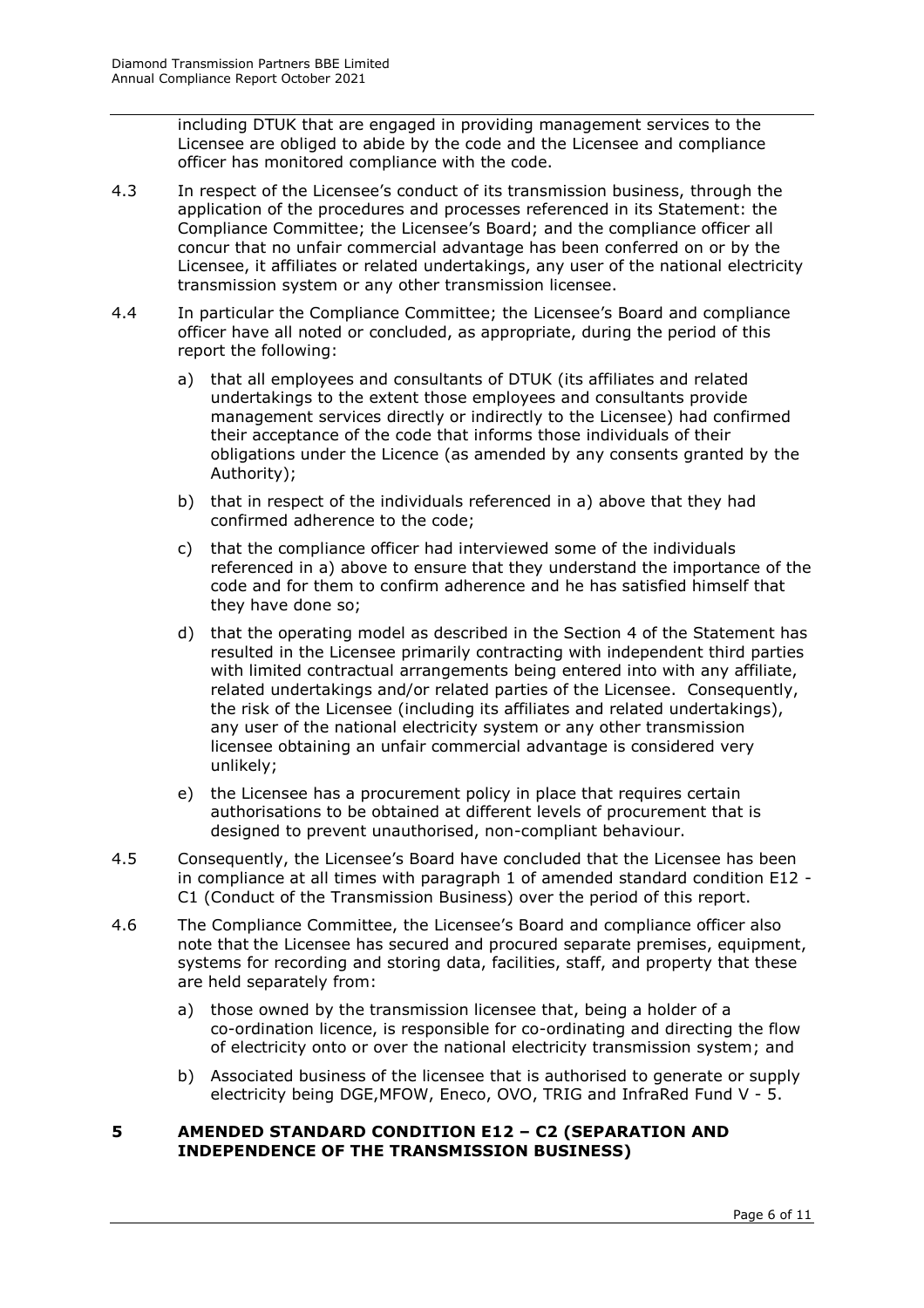- 5.1 The Licensee has complied at all times during the period of this report with the requirements of amended standard condition E12 – C2.
- 5.2 The Licensee has conducted the business of its Transmission Business consistent with the Statement in general and in particular paragraph 6 and the sub-clauses thereto of the Statement.
- 5.3 A description of the corporate governance arrangements that applied during the period of this report that are consistent with the arrangements described in the Statement. This was seen in the Licensee's audited regulatory accounts published in July 2021.
- 5.4 The Compliance Committee, the Licensee's Board and the compliance officer note the publication of the Statement was compliant with the requirements of paragraph 2, 3 and 4 of amended standard condition E12 – C2;
- 5.5 The Compliance Committee, the Licensee's Board and the compliance officer has monitored the activities and plans during the reporting period to ensure the Licensee has not shared any resources with any entity that meets the operating characteristics of Amended Standard Condition E12 - C2 paragraph 4(b)(i) and (ii) during the reporting period. Consequently the Licensee is compliant with the conditions of Amended Standard Condition E12 - C2 paragraph 4b(i) and (ii).
- 5.6 The Compliance Committee, the Licensee's Board and the compliance officer has monitored any person who has ceased to be engaged in, or in respect of the management and operation of the transmission business from being engaged in, or in respect of, the activities of an associated business until the expiry of an appropriate time. As no persons has ceased to be engaged in, or in respect of the management and operation of the transmission business from being engaged in, or in respect of, the activities of an associated business, the Licensee's Board has concluded that the Licensee has been in compliance with paragraph 4(b)(iii) of amended standard condition E12 – C2 (Separation and Independence of the Transmission Business) over the period of this report.

## <span id="page-6-0"></span>**6 AMENDED STANDARD CONDITION E12-C3 (RESTRICTION ON USE OF CERTAIN INFORMATION)**

- 6.1 The Licensee has complied at all times during the period of this report with the requirements of amended standard condition E12 – C3.
- 6.2 All employees of the Licensee (although as previously noted there were no such employees during the period of this report) together with all employees, directors and consultants of DTUK engaged in the supply of management services to the Licensee (either directly or indirectly) are obliged to abide by the code which makes specific reference to the restrictions on the use of certain information and ensuring in sharing information no unfair advantage shall be provided and the Licensee has monitored compliance with the code by way of enquiry of management; the activities of the compliance officer; and discussions held within the Compliance Committee and/or the Licensee's Board.
- 6.3 Management has put in place controls and procedures to restrict access to information to authorised personnel only. These include controlling physical access to buildings and rooms within buildings and logical access / password protection in relation to data stored on computer systems and related data storage systems. In addition, management assesses the risk of the deliberate disclosure of information to unauthorised personnel as being highly unlikely as the commercial value of such information is considered very low. The compliance officer, Compliance Committee and the Licensee's Board concur with this assessment.

# <span id="page-6-1"></span>**7 STANDARD CONDITION E6 – PROHIBITION OF CROSS-SUBSIDIES**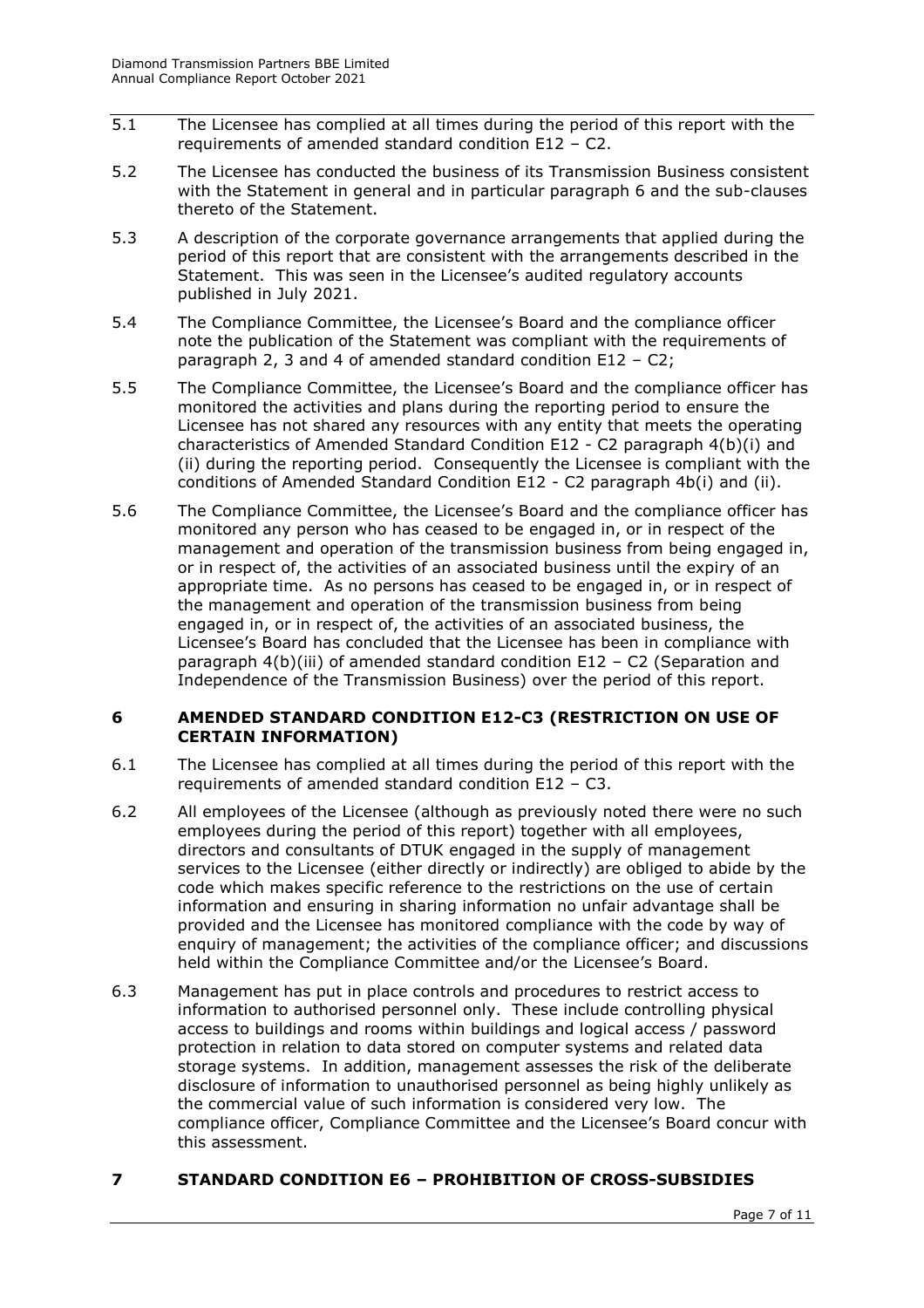- 7.1 The Licensee has complied at all times during the period of this report with the requirements of standard condition E6.
- 7.2 The Licensee has complied with the requirement not to give or receive a cross subsidy at any time during the period covered by this report to or from any other business or an affiliate or related undertaking of the Licensee.
- 7.3 As noted at paragraph 8.4 of the Statement the nature of the operating model inherently minimises the risk of cross subsidisation as the nature of the regulatory arrangements means that the pricing of transmission services are set for the whole of the period that the Licence has been granted – 20 years. As a consequence, there is no incentive on the management, and/or any individual or individuals to intentionally receive or give a cross subsidy to or from the licensee or its affiliates and related undertakings as it can have no impact on the revenue of the licensee.
- 7.4 The Compliance Committee, the Licensee's Board and the compliance officer note that there have been no transactions with affiliates or related parties of the Licensee during the period of this report that were not permitted by the offshore electricity transmission licence.

#### <span id="page-7-0"></span>**8 STANDARD CONDITION E7 – RESTRICTION ON ACTIVITY AND RING FENCING**

- 8.1 The Licensee has complied at all times during the period of this report with the requirements of standard condition E7.
- 8.2 The Licensee has conducted the business of its Transmission Business consistent with the Statement in general and in particular paragraph 9 of the Statement.
- 8.3 During the period of this report, the Compliance Committee, the Licensee's Board and compliance officer have considered the activities undertaken by the Licensee to ensure that they fall within the remit of those activities permitted under the Licence. This consideration has included, amongst other matters, a review of:
	- c) the budget;
	- d) forecasts;
	- e) quarterly management reports;
	- f) reports prepared by DTUK (provider of management services to the Licensee); and
	- g) any reports prepared by the compliance officer after carrying out his activities.
- 8.4 The Compliance Committee, the Licensee's Board and the compliance officer have reviewed the nature of the activities undertaken by the Licensee or contemplated by the Licensee and are satisfied that all the activities undertaken during the period of this report or contemplated during the period of this report and included within the budget or forecast are all permitted activities under the terms of the licence.
- 8.5 The Compliance Committee, the Licensee's Board and compliance officer having considered the evidence available to them in the form of the reports etc. referenced above noting that during the period of this report, the Licensee, which does not have any "relevant associates" (as defined under its offshore electricity licence), has not carried out any activities other than those activities that directly relate to the operation of an offshore transmission business.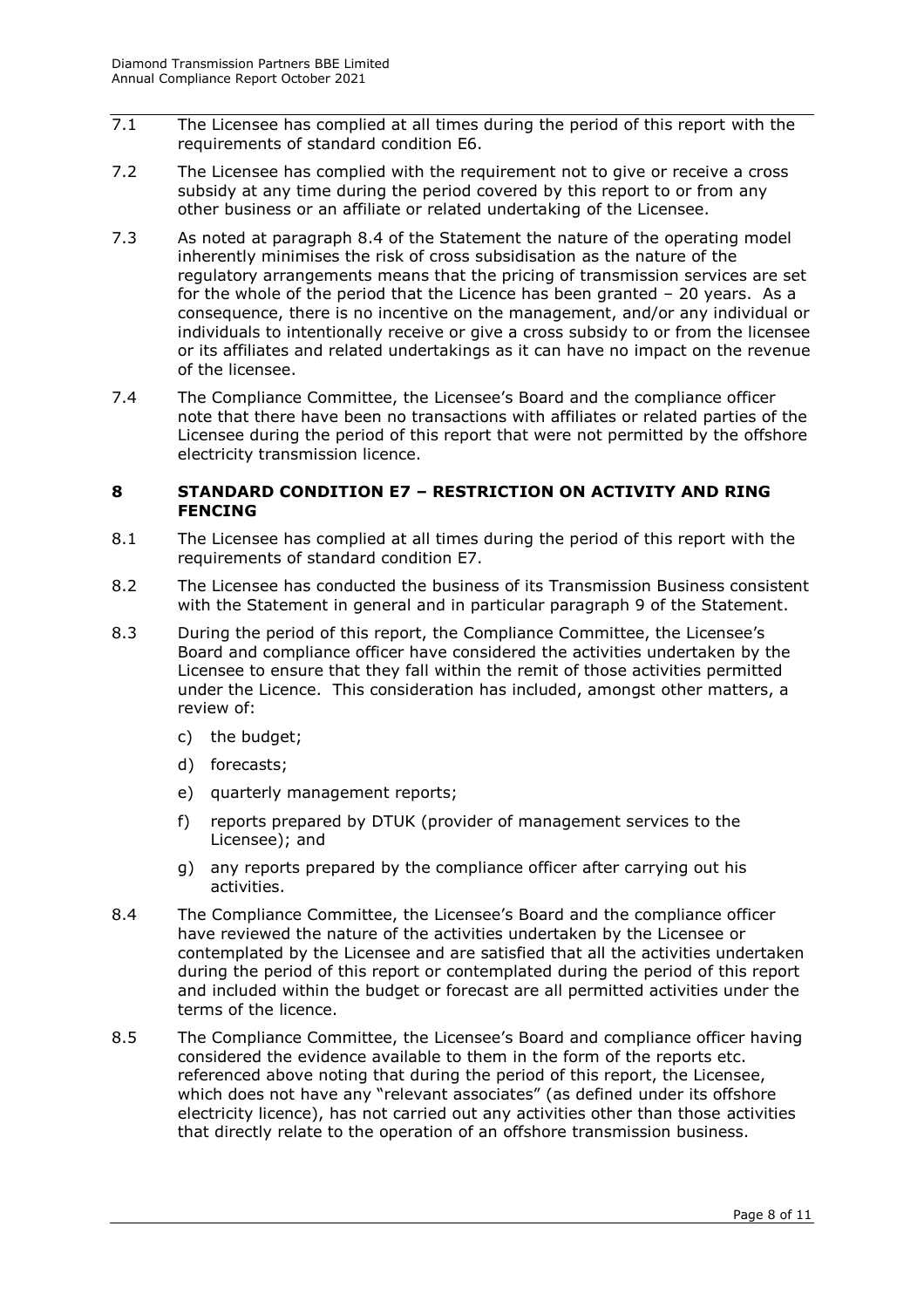## <span id="page-8-0"></span>**9 AMENDED STANDARD CONDITION E12-C4 - APPOINTMENT OF COMPLIANCE OFFICER**

- 9.1 Dr Graeme Hutchison is the Licensee's appointed compliance officer for the reporting period. Dr Hutchison has worked for over fifteen years in the UK electricity supply industry holding senior positions in Power Systems Consultants ("**PSC**"), Ramboll and Parson Brinkerhoff. Dr Hutchison's is a qualified lead auditor and has been engaged by transmission and distribution electricity businesses and regulators to undertake regulatory compliance audits.
- 9.2 As compliance officer Dr Hutchison prepared an annual compliance plan for the Licensee which was presented to the Licensee's Compliance Committee and the Licensee's Board on 26 October 2021.
- 9.3 By way of enquiry during the period of this report of both the management of the Licensee and the compliance officer together with a review of reports provided by the compliance officer and management and having observed the activities of the compliance officer, the Compliance Committee and the Licensee's Board satisfied themselves that consistent with the requirements of amended standard condition E12 - C4 (3) that the compliance officer was not engaged in the management or operation of the of the Licensee's transmission system or that of any associated business. In addition, the Licensee's Board and Compliance Committee noted and the compliance officer confirmed that the compliance officer had not been engaged in the management or operation of the Licensee's transmission system or that of any associated business during the period of this report.
- 9.4 The Licensee's Board noted that a compliance Committee (being a committee of the Licensee's Board of directors of the Licensee) had been established in accordance with amended standard condition  $E12 - C4$  (4) for the purpose of overseeing and ensuring the performance of the duties and tasks of the compliance officer as set out in paragraph 7 of amended standard condition E12-C4 and the compliance of the Licensee with its relevant duties.
- 9.5 The Licensee's Board further noted that the compliance committee, consistent with the requirements of paragraph 4 of amended standard condition E12-C4, had:
	- a) reported to the Licensee's Board; and
	- b) included within their membership: a director who took responsibility for dayto-day compliance with the activities of the Licence; and such persons from within the Licensee's business who are responsible for the management of regulatory issues relating to the Licence.
- 9.6 The Licensee's Board and the compliance committee by way of regular enquiry of the compliance officer and management confirmed that they were satisfied that during the period of this report, that the compliance officer had been provided with such staff, premises, equipment, facilities and other resources as necessary together with such access to the Licensee's premises, systems, information and documentation as necessary for the compliance officer to carry out his duties. The Licensee's Board and compliance committee noted and the compliance officer concurred that in accordance with amended standard condition E12 – C4 (5) that the compliance officer had been provided with all the staff, premises, equipment, facilities and other resources together with access to premises, systems, information and documentation as required to carry out the duties of the compliance officer.
- 9.7 The Licensee's Board noted that the Licensee had received no complaint or representation from any person in respect of a matter arising under or by virtue of the relevant duties.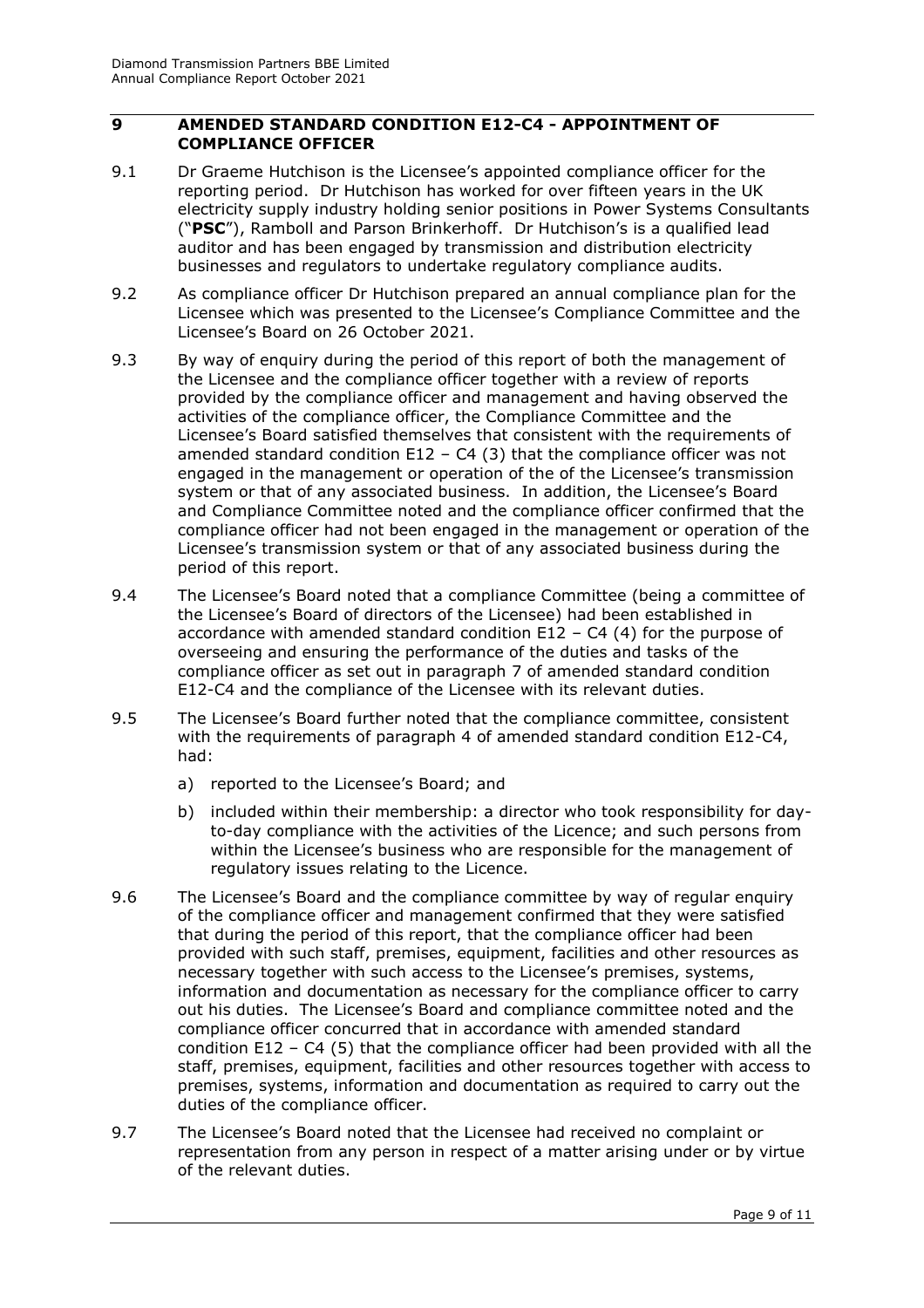- 9.8 The compliance officer's activities during the year included:
	- a) preparation and presentation of an annual compliance plan to the compliance committee;
	- b) reviewing all Board and management papers and minutes to ensure compliance with the relevant duties of the Licensee;
	- c) discussion with certain DTUK employees and consultants to ensure that the principles and practices of the relevant duties in general were understood and that the principles and practices relating to business separation in particular were adhered to;
	- d) reviewing policy and process documents together with employment contracts and the code to confirm that compliance with the relevant duties of the Licensee was properly represented and adhered to;
	- e) reviewing the register of obligations to ensure compliance with the relevant duties of the Licensee;
	- f) presenting reports to the Licensee's compliance committee in line with the annual compliance plan and discussing any potentially regulatory compliance issues with the Committee; and
	- g) reporting annually to the Licensee's Board on compliance with the relevant duties of the Licensee.
- 9.9 The compliance officer was not asked to investigate any complaints during the period of this report and did not identify any breaches of the Licensee's relevant duties which required the attention of the compliance committee or the Licensee's Board.

#### <span id="page-9-0"></span>**10 CERTIFICATE OF COMPLIANCE**

<span id="page-9-1"></span>10.1 The certificate of Compliance as required under Amended Standard Condition E12-C4 (9) (d) is attached as Annex 1.

WHO TO CONTACT FOR MORE INFORMATION

Dr G Hutchison Compliance officer Diamond Transmission Partners BBE Limited c/o Power Systems Consultants UK Limited 116 Quayside Newcastle Upon Tyne NE1 3DX United Kingdom